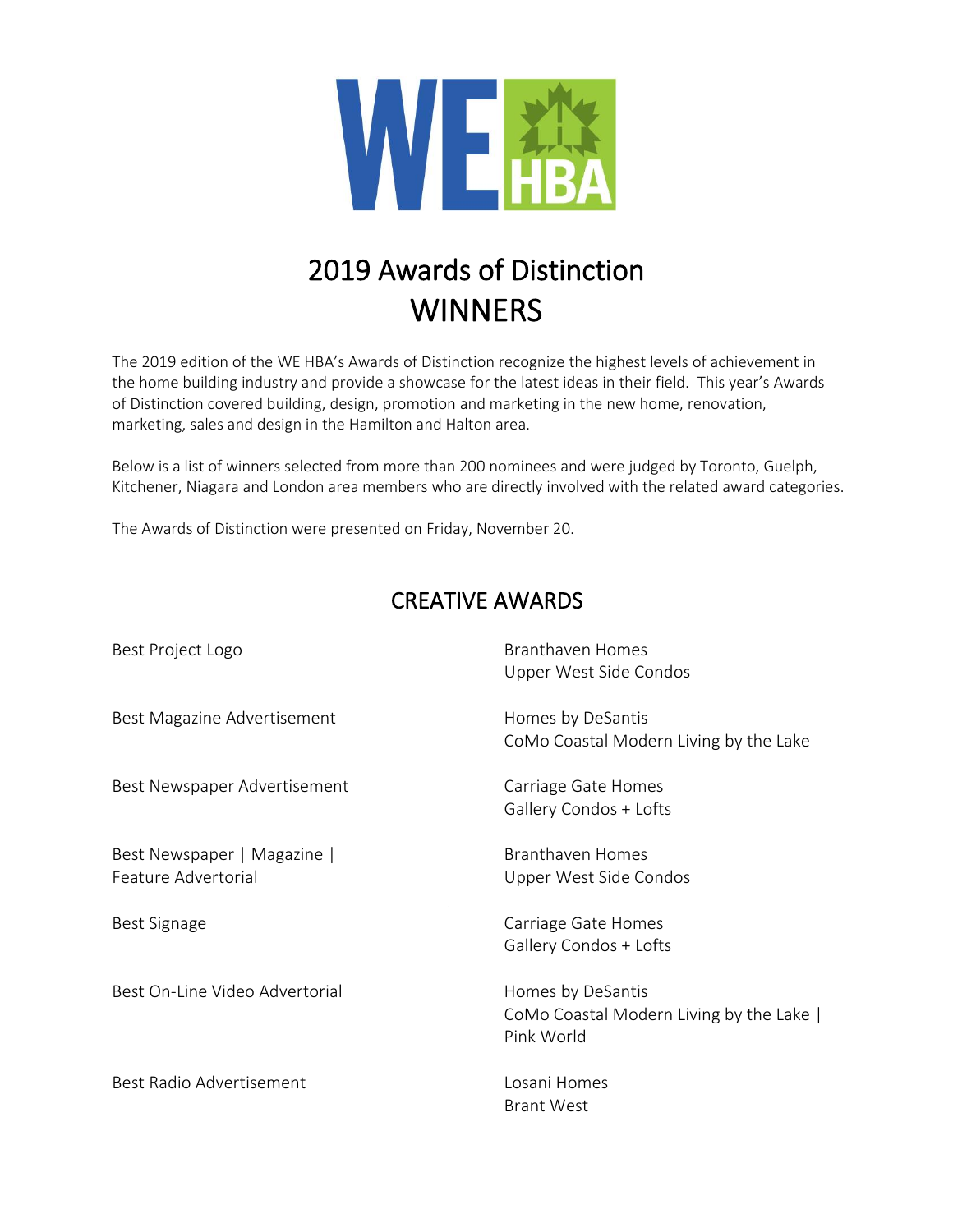| Best Social Media Campaign                | Homes by DeSantis<br>CoMo Coastal Modern Living by the Lake |
|-------------------------------------------|-------------------------------------------------------------|
| Best Website                              | Carriage Gate Homes<br>Gallery Condos & Lofts               |
| Best On-Site Sales &<br>Marketing Package | Branthaven Homes<br>Upper West Side Condos                  |
| <b>Best Virtual Tour</b>                  | Homes by DeSantis<br>CoMo Coastal Modern Living by the Lake |
| Best Ingenuity in Marketing               | Homes by DeSantis<br>CoMo Coastal Modern Living by the Lake |
| Marketing Award of the Year               | Homes by DeSantis<br>CoMo Coastal Modern Living by the Lake |

## ACHIEVEMENT AWARDS

| Service Professional Company of the Year | <b>MTE Consultants</b>                                                                                                             |
|------------------------------------------|------------------------------------------------------------------------------------------------------------------------------------|
| Supplier Company of the Year             | Turkstra Lumber                                                                                                                    |
| Trade Company of the Year                | <b>Shipway Stairs</b>                                                                                                              |
| Sales Team of the Year                   | Homes by DeSantis<br>CoMo Coastal Modern Living by the Lake<br>Kelley Milan, Amanda Bieksa, Sandra<br>Veselisin & Billie Ventresca |
| Consumer Choice Award Low Volume         | Marz Homes                                                                                                                         |
| Consumer Choice Award High Volume        | New Horizon Development Group                                                                                                      |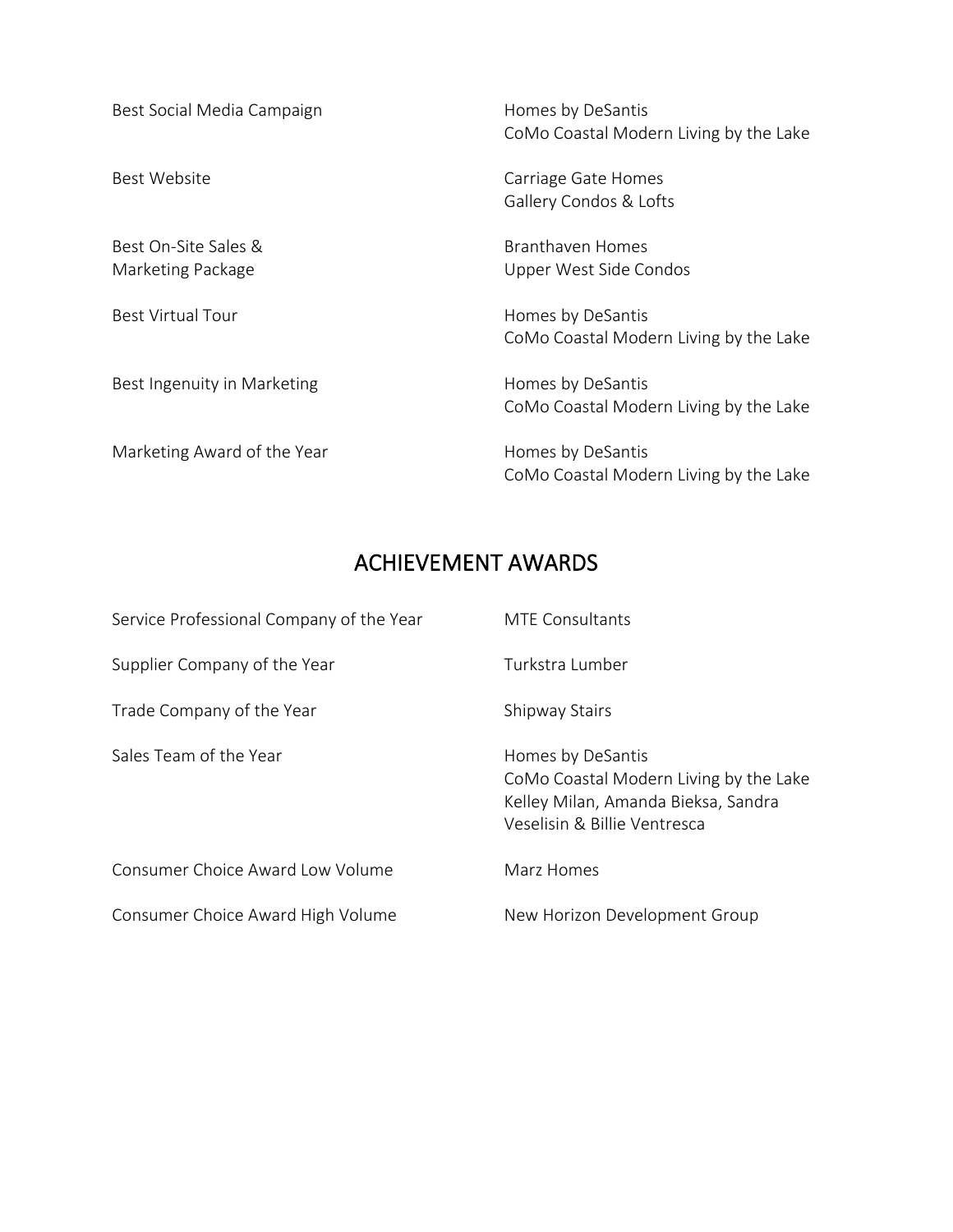## PRODUCT AWARDS

| <b>Best Sales Office</b>                        | <b>Branthaven Homes</b><br>Upper West Side Condos                         |
|-------------------------------------------------|---------------------------------------------------------------------------|
| Décor   Design Centre                           | <b>Starward Homes</b>                                                     |
| Best Interior Merchandising Model Home or Suite | <b>Branthaven Homes</b>                                                   |
| Mid-High Rise                                   | Upper West Side Condos   El Dorado                                        |
| Best Interior Merchandising Model Home or Suite | Menkes Developments                                                       |
| Low Rise                                        | Glen Ashton Estates   Livingston                                          |
| Best Bathroom Concept in a Mid-High Rise        | Homes by DeSantis<br>CoMo Coastal Modern Living by the Lake  <br>The Lake |
| Best Bathroom in a Home                         | Losani Homes                                                              |
| Under 2000 Square Feet                          | Brant West   Westbrook II                                                 |
| Best Bathroom in a Home                         | Losani Homes                                                              |
| 2000 Square Feet & Over                         | Brant West   Bordeaux                                                     |
| Best Kitchen Concept in a Mid-High Rise         | Branthaven Homes & Marz Homes<br>Casa Di Torre   Milano V                 |
| Best Kitchen in a Home                          | Losani Homes                                                              |
| Under 2000 Square Feet                          | Brant West   Westbrook II                                                 |
| Best Kitchen in a Home                          | Losani Homes                                                              |
| 2000 Square Feet & Over                         | Brant West   Bordeaux                                                     |
| Best Exterior Concept on a Mid-High Rise        | <b>Branthaven Homes</b><br>Upper West Side Condos                         |
| Best Exterior on a Home                         | <b>Starward Homes</b>                                                     |
| Under 2000 Square Feet                          | Bloom Towns   The Lilly                                                   |
| Best Exterior on a Home                         | Marz Homes & Starward Homes                                               |
| 2000 Square Feet & Over                         | Chedoke Heights   The Westcliffe                                          |
| Best Condominium Concept                        | <b>Branthaven Homes</b>                                                   |
| Under 750 Square Feet                           | Upper West Side Condos   El Dorado                                        |
| Best Condominium Concept                        | Fontana Homes                                                             |
| 750 - 1200 Square Feet                          | LUXE   Diamond                                                            |